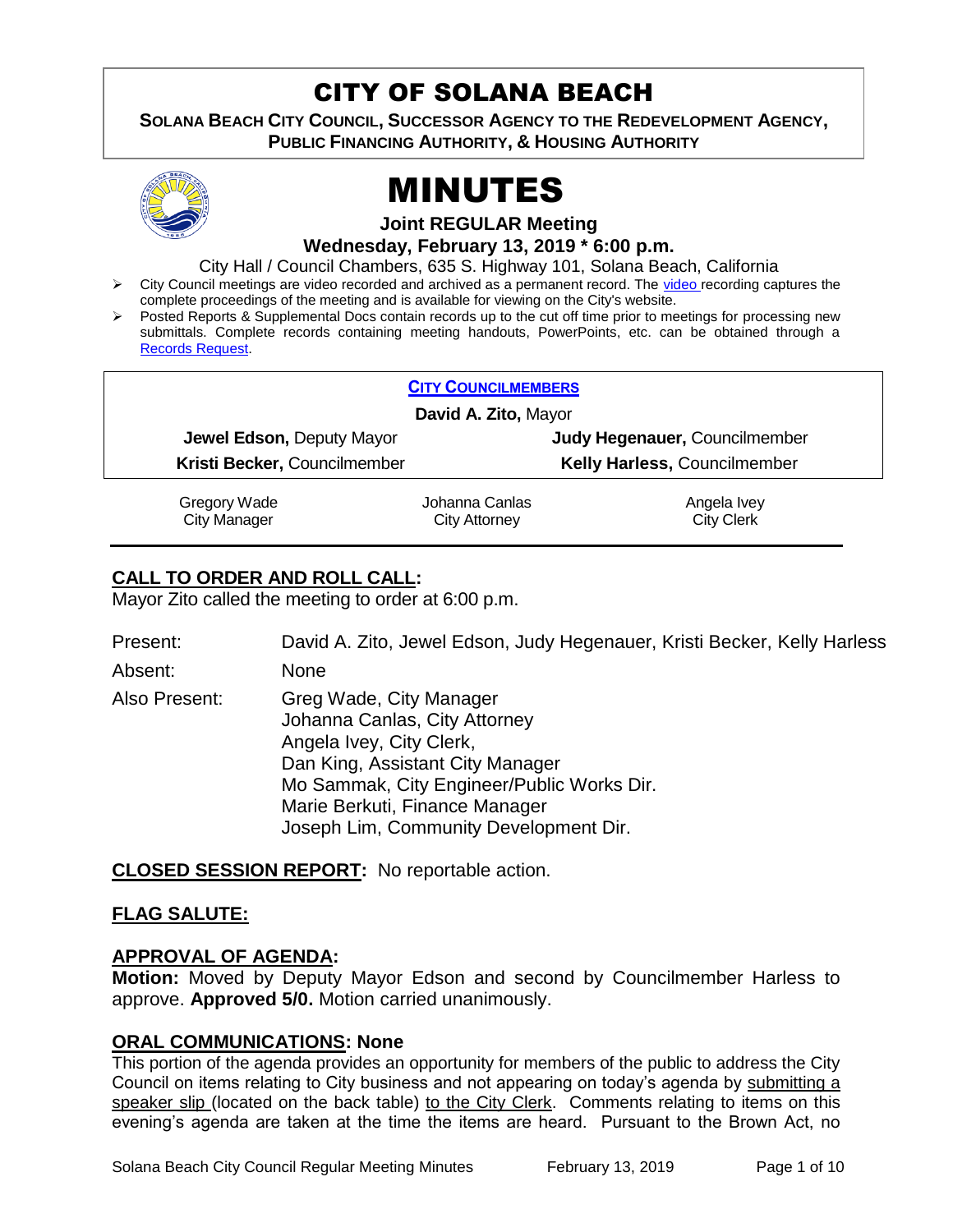action shall be taken by the City Council on public comment items. Council may refer items to the City Manager for placement on a future agenda. The maximum time allotted for each presentation is THREE MINUTES (SBMC 2.04.190). Please be aware of the timer light on the Council Dais.

# **COUNCIL COMMUNITY ANNOUNCEMENTS / COMMENTARY:**

*An opportunity for City Council to make brief announcements or report on their activities. These items are not agendized for official City business with no action or substantive discussion.* 

# **A. CONSENT CALENDAR:** (Action Items) (A.1. - A.6)

Items listed on the Consent Calendar are to be acted in a single action of the City Council unless pulled for discussion. Any member of the public may address the City Council on an item of concern by submitting to the City Clerk a speaker slip (located on the back table) before the Consent Calendar is addressed. Those items removed from the Consent Calendar by a member of the Council will be trailed to the end of the agenda, while Consent Calendar items removed by the public will be discussed immediately after approval of the Consent Calendar.

# **A.1.** SKIPPED NUMBER

#### **A.2. Register Of Demands.** (File 0300-30)

Recommendation: That the City Council

1. Ratify the list of demands for January 5 - 25, 2019.

#### [Item A.2. Report \(click here\)](https://solanabeach.govoffice3.com/vertical/Sites/%7B840804C2-F869-4904-9AE3-720581350CE7%7D/uploads/Item_A.2._Report_(click_here)_02-13-19.PDF)

*Posted Reports & Supplemental Docs contain records up to the cut off time, prior to the start of the meeting, for processing new submittals. The final official record containing handouts, PowerPoints, etc. can be obtained through a Records Request to the City Clerk's Office.*

**Motion:** Moved by Deputy Mayor Edson and second by Councilmember Hegenauer to approve. **Approved 5/0.** Motion carried unanimously.

#### **A.3. General Fund Adopted Budget for Fiscal Year 2018-2019 Changes.** (File 0330- 30)

Recommendation: That the City Council

1. Receive the report listing changes made to the Fiscal Year 2018-2019 General Fund Adopted Budget.

[Item A.3. Report \(click here\)](https://solanabeach.govoffice3.com/vertical/Sites/%7B840804C2-F869-4904-9AE3-720581350CE7%7D/uploads/Item_A.3._Report_(click_here)_02-13-19.PDF) 

*Posted Reports & Supplemental Docs contain records up to the cut off time, prior to the start of the meeting, for processing new submittals. The final official record containing handouts, PowerPoints, etc. can be obtained through a Records Request to the City Clerk's Office.*

**Motion:** Moved by Deputy Mayor Edson and second by Councilmember Hegenauer to approve. **Approved 5/0.** Motion carried unanimously.

# **A.4. Fletcher Cove Park Trash Enclosure Removal and Parking Pavement Project, Bid No. 2018-06.** (File 0730-40)

Recommendation: That the City Council

# 1. Adopt **Resolution 2019-016**: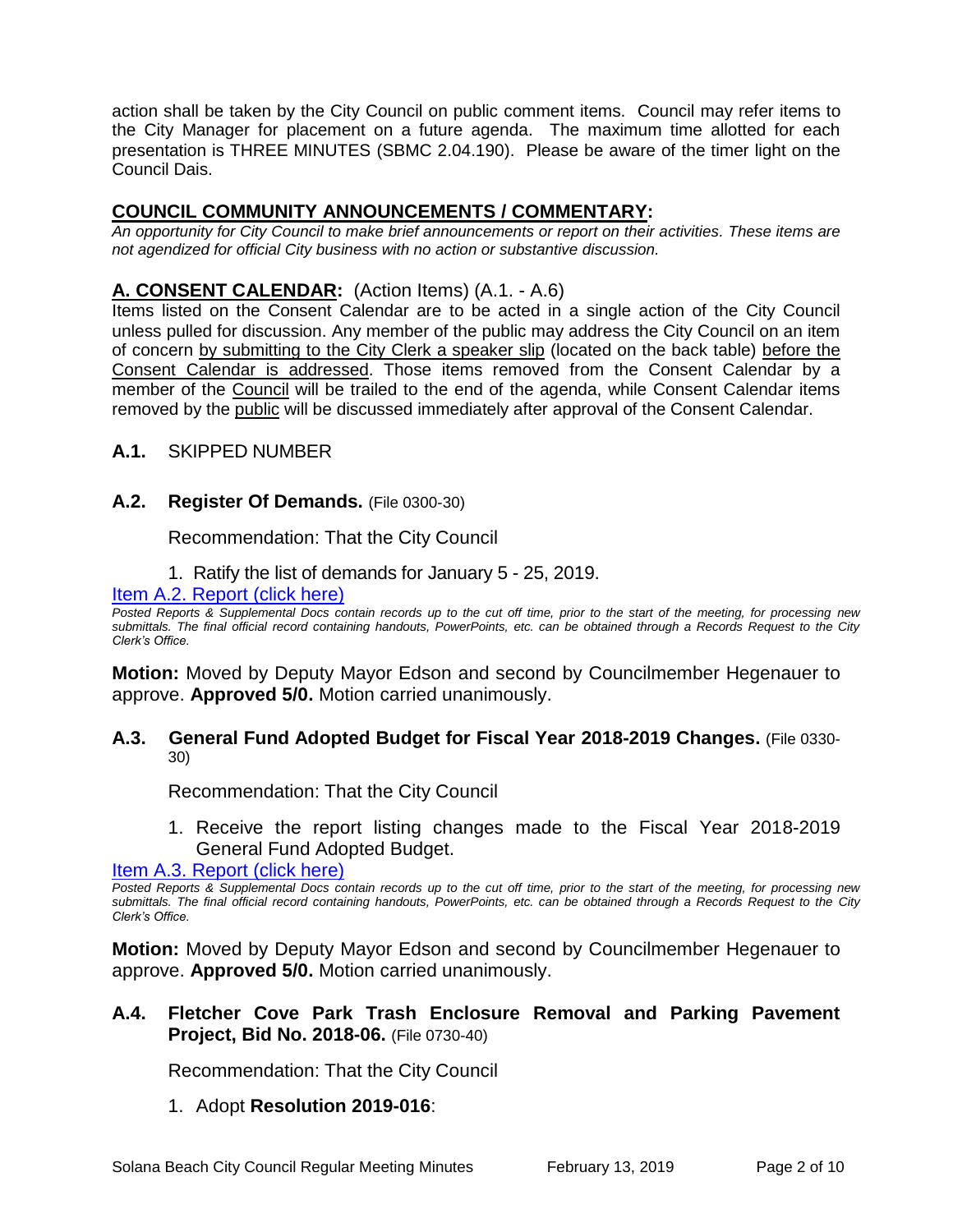- a. Awarding the construction contract to BellaKai Construction in the amount of \$22,200 for the Fletcher Cove Park Trash Enclosure Removal & Parking Pavement, Bid 2018-06.
- b. Approving an amount of \$3,330 for construction contingency.
- 2. Authorizing the City Manager to execute the construction contract on behalf of the City.

#### [Item A.4. Report \(click here\)](https://solanabeach.govoffice3.com/vertical/Sites/%7B840804C2-F869-4904-9AE3-720581350CE7%7D/uploads/Item_A.4._Report_(click_here)_02-13-19.PDF)

*Posted Reports & Supplemental Docs contain records up to the cut off time, prior to the start of the meeting, for processing new submittals. The final official record containing handouts, PowerPoints, etc. can be obtained through a Records Request to the City Clerk's Office.*

**Motion:** Moved by Deputy Mayor Edson and second by Councilmember Hegenauer to approve. **Approved 5/0.** Motion carried unanimously.

#### **A.5. Stormwater Program Management Services Agreement.** (File 0850-40)

Recommendation: That the City Council

1. Adopt **Resolution 2019-012** authorizing the City Manager to sign the amendment to the Professional Services Agreement with Mikhail Ogawa Engineering for Stormwater Program Management Services to increase the total cost of the agreement by \$45,000 for an amount not exceed \$130,000.

[Item A.5. Report \(click here\)](https://solanabeach.govoffice3.com/vertical/Sites/%7B840804C2-F869-4904-9AE3-720581350CE7%7D/uploads/Item_A.5._Report_(click_here)_02-13-19.PDF) 

[Item A.5. Updated Report #1 \(2-13-19 at 5pm\)](https://solanabeach.govoffice3.com/vertical/Sites/%7B840804C2-F869-4904-9AE3-720581350CE7%7D/uploads/A.5._Updated_Report_1_-_2-13-19.pdf)

*Posted Reports & Supplemental Docs contain records up to the cut off time, prior to the start of the meeting, for processing new submittals. The final official record containing handouts, PowerPoints, etc. can be obtained through a Records Request to the City Clerk's Office.*

**Motion:** Moved by Deputy Mayor Edson and second by Councilmember Hegenauer to approve. **Approved 5/0.** Motion carried unanimously.

#### **A.6. Fiscal Year (FY) 2017-18 Community Grant Expenditure Report.** (File 0330-25)

Recommendation: That the City Council

- 1. Accept the Solana Beach Civic & Historical Society request for an extension to expend the remaining \$942.40 from the \$5,000 awarded to them in the 2017- 18 Community Grant period.
- 2. Accept and file this report.

[Item A.6. Report \(click here\)](https://solanabeach.govoffice3.com/vertical/Sites/%7B840804C2-F869-4904-9AE3-720581350CE7%7D/uploads/Item_A.6._Report_(click_here)_02-13-19.PDF) 

*Posted Reports & Supplemental Docs contain records up to the cut off time, prior to the start of the meeting, for processing new submittals. The final official record containing handouts, PowerPoints, etc. can be obtained through a Records Request to the City Clerk's Office.*

**Motion:** Moved by Deputy Mayor Edson and second by Councilmember Hegenauer to approve. **Approved 5/0.** Motion carried unanimously.

# **B. PUBLIC HEARINGS:** (B.1.)

This portion of the agenda provides citizens an opportunity to express their views on a specific issue as required by law after proper noticing by submitting a speaker slip (located on the back table) to the City Clerk. After considering all of the evidence, including written materials and oral testimony, the City Council must make a decision supported by findings and the findings must be supported by substantial evidence in the record. An applicant or designee(s) for a private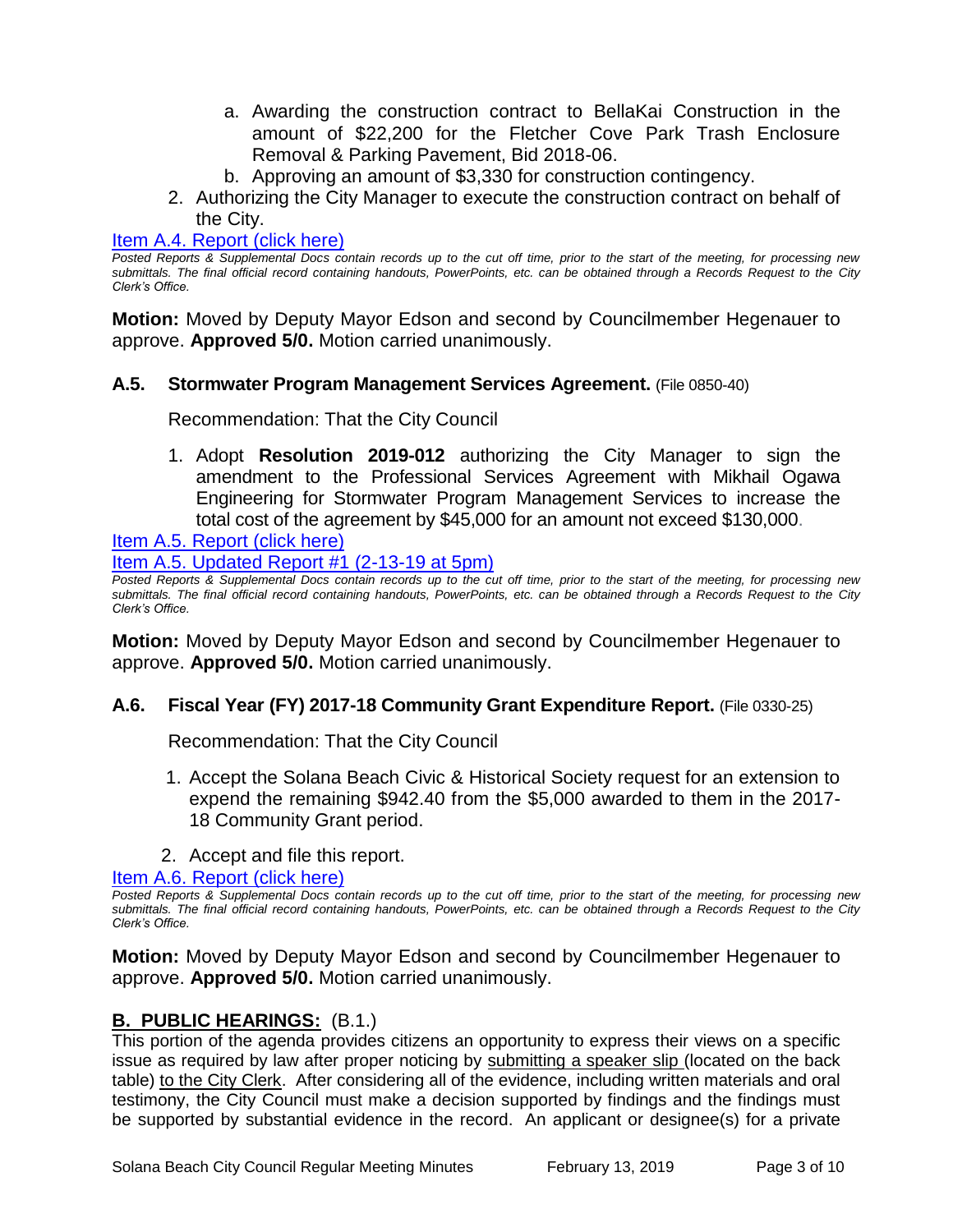development/business project, for which the public hearing is being held, is allotted a total of fifteen minutes to speak, as per SBMC 2.04.210. A portion of the fifteen minutes may be saved to respond to those who speak in opposition. All other speakers have three minutes each. Please be aware of the timer light on the Council Dais.

# **B.1. Public Hearing: Solana Energy Alliance (SEA) Rate Schedule, Quarterly Update, and Collections Policy** (File 1010-40)

Recommendation: That the City Council

- 1. Conduct the Public Hearing: Open the Public Hearing, Report Council Disclosures, Receive Public Testimony, and Close the Public Hearing.
- 2. Adopt **Resolution 2019-017** amending the rate schedule for Solana Energy Alliance.
- 3. Receive and file report on Solana Energy Alliance (SEA) Activities and Operations and provide comment and/or direction
- 4. Adopt **Resolution 2019-020** Approving SEA-04 Collections Policy

[Item B.1. Report \(click here\)](https://solanabeach.govoffice3.com/vertical/Sites/%7B840804C2-F869-4904-9AE3-720581350CE7%7D/uploads/Item_B.1._Report_(click_here)_02-13-19.PDF)  [Item B.1. Updated Report #1 \(2-13 at 5pm\)](https://solanabeach.govoffice3.com/vertical/Sites/%7B840804C2-F869-4904-9AE3-720581350CE7%7D/uploads/B.1._Updated_Report_1_(Updated_12-13_at_415pm).pdf)

[Item B.1. Supplemental Docs \(2-12 at 12pm\)](https://solanabeach.govoffice3.com/vertical/Sites/%7B840804C2-F869-4904-9AE3-720581350CE7%7D/uploads/B.1._Supplemental_Docs_(Updated_12-12_at_12pm).pdf)

*Posted Reports & Supplemental Docs contain records up to the cut off time, prior to the start of the meeting, for processing new submittals. The final official record containing handouts, PowerPoints, etc. can be obtained through a Records Request to the City Clerk's Office.*

Greg Wade, City Manager, introduced the item and presented a PowerPoint (on file).

Barb Boswell, consultant, continued the PowerPoint (on file) reviewing the quarterly update, first rate update, and collection policy cosideration.

Jeff Fuller, consultant, continued the PowerPoint (on file) regarding the financial outlook.

Ty Tosdal, Special Counsel for SEA, continued PowerPoint (on file) reviewing regulatory proceeding updates.

Dan King, Assistant City Manager, continued the PowerPoint (on file) reviewing regional JPA discussions.

Greg Wade, City Manager, continued the PowerPoint (on file) reviewing the summary of goals, rate savings, budget adjustments to align the lock box fund with the enterprise fund, Climate Action Plan goals, resources to meet the reserve requirements, and summarizing the purpose of the actions requested at this time.

Mayor Zito opened the public hearing.

Council disclosures.

Council, Consultants, and Staff discussed the central buyer concept that would centralize the buying of the resource adequacy for all other entities and charging a fee, that resource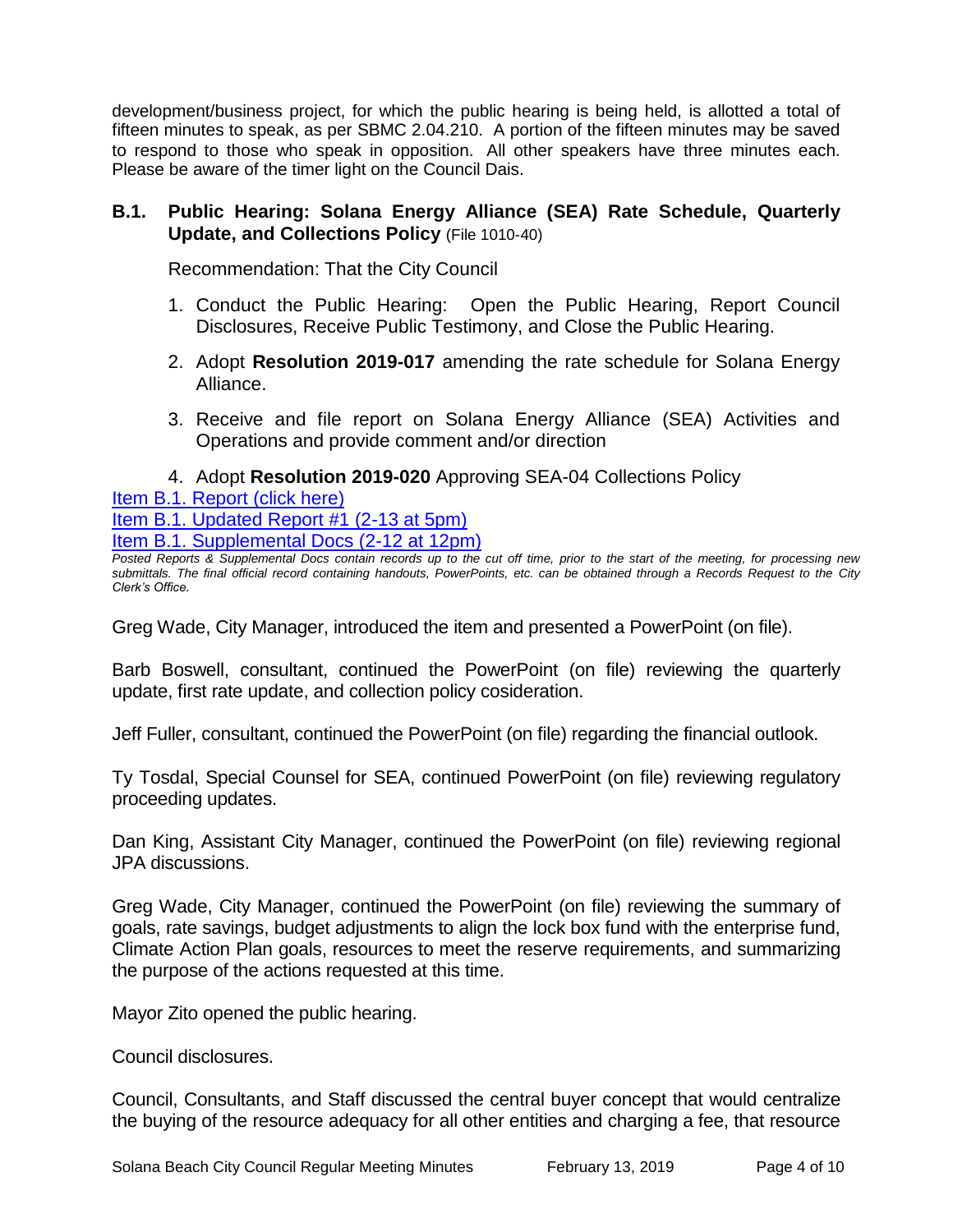adequacy would be intended to ensure all providers had adequate power during peak demand time, the current and revised bond requirement increase, that rates would be decreasing for the majority of users and some would be affected by an increase,

Alan Barnebey spoke about the problem with the statements being sent to net energy metering customers, that last quarterly update reported that SDG&E would resolve the issue in February, and that nothing had changed with the billing statements.

Greg Wade, City Manager, spoke about SDG&E's communication to the City that the February deadline for sending statements to net metering customers would not be met and the new target date would be March  $17<sup>th</sup>$ , that a mailer was sent by SEA to all net energy metering customers to show account balances and credits and that they would be sent out again.

Al Evans spoke about his comparison of his bill, while not participating in the SEA program, with his neighbor's bill, who was in the SEA program, both stating a cost of 27 cents per kilowatt hour (kWh), and that he could not see the 3% savings for SEA participants.

Council, Consultants, and Staff discussed past due bill payment options that were available to SEA customers the same as SDG&E customers, a customer would be sent to collections only if the account was closed and a balance was never paid, the current net position of approximately \$1.1 million, the projected position at mid fiscal year could be lower, the plan for SEA paying back the City in full, the projected balances showing either enterprise fund balance on an accrual basis and one is showing SEAs positon on a cash basis, making a conscious decision to build cash reserves, future years could present different scenarios, having the choice to make efforts towards more renewables, and defining surplus funds.

Council discussed organizing a subcommittee of Councilmembers to act as point persons to speak to CCA and JPA issues with other elected officials and Mayor Zito and Councilmember Hegenauer would represent the Council.

**Motion:** Moved by Deputy Mayor Edson and second by Councilmember Becker to close the public hearing. **Approved 5/0.** Motion carried unanimously.

**Motion:** Moved by Deputy Mayor Edson and second by Councilmember Hegenauer to approve. **Approved 5/0.** Motion carried unanimously.

**C. STAFF REPORTS**: (C.1. - C.6.) *Submit speaker slips to the City Clerk.*

# **C.1. Fiscal Year 2018-19 Mid-Year Budget Amendments.** (File 0330-30)

Recommendation: That the City Council

1. Adopt **Resolution 2019-019** revising appropriations in the Fiscal Year 2018/19 Budget.

[Item C.1. Report \(click here\)](https://solanabeach.govoffice3.com/vertical/Sites/%7B840804C2-F869-4904-9AE3-720581350CE7%7D/uploads/Item_C.1._Report_(click_here)_02-13-19.PDF)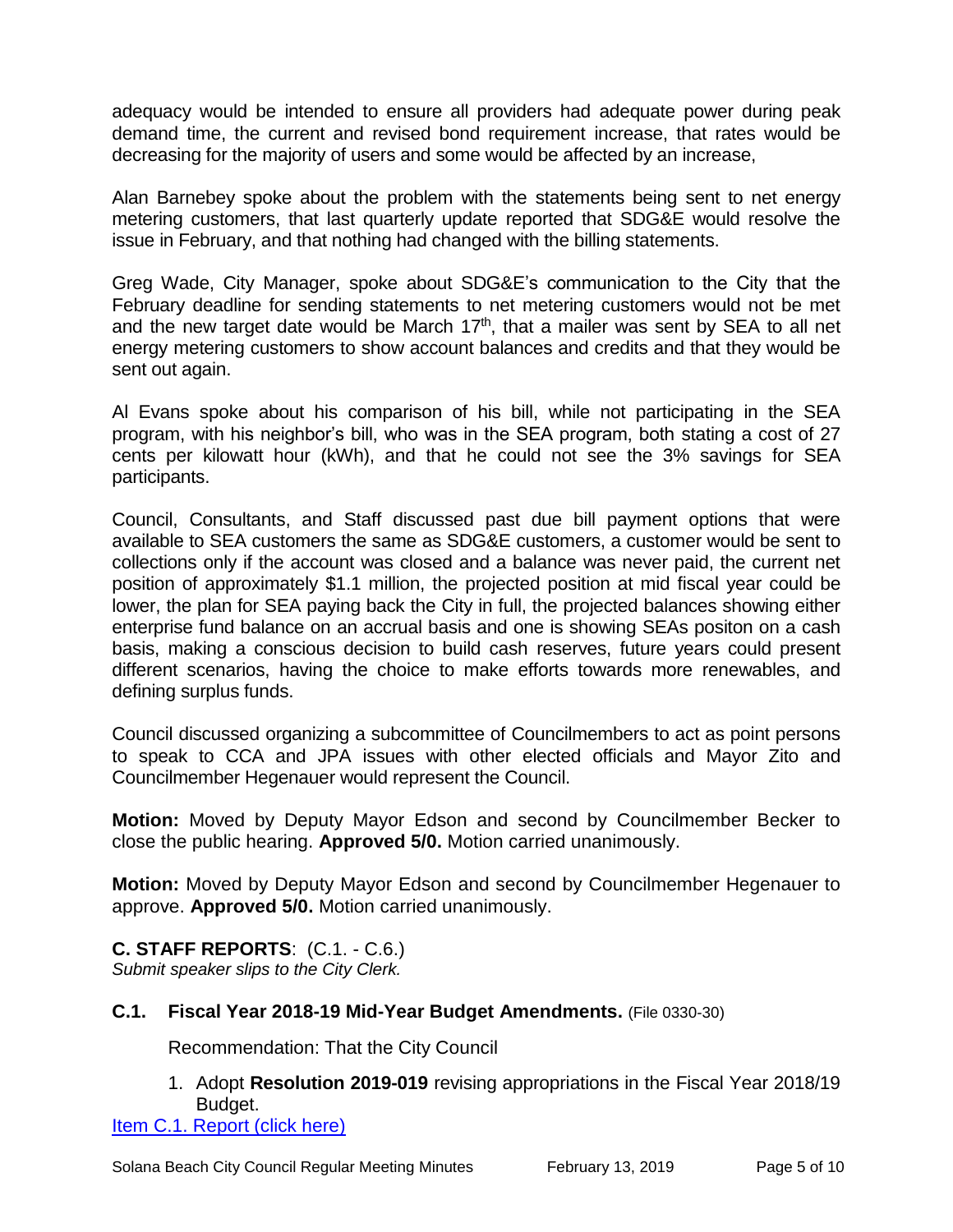*Posted Reports & Supplemental Docs contain records up to the cut off time, prior to the start of the meeting, for processing new submittals. The final official record containing handouts, PowerPoints, etc. can be obtained through a Records Request to the City Clerk's Office.*

Greg Wade, City Manager, introduced the item.

Marie Berkuti, Finance Manager, presented a PowerPoint (on file).

Council and Staff discussed the Fire Department's Staff overtime, that shifts contained a 6 person crew at all times and backfilled with other Staff working overtime, the Fire Department vehicle maintenance increase from the past, costs for payments to the North County Dispatch JPA (NCDJPA) for pension costs, the Santa Fe Hills municipal improvement district funds, and that uncollected funds were published once efforts to reach the payees had failed.

**Motion:** Moved by Councilmember Harless and second by Councilmember Hegenauer to approve. **Approved 5/0.** Motion carried unanimously.

# **C.2. La Colonia Skate Park – Construction Update No. 2.** (File 0720-30)

Recommendation: That the City Council

- 1. Receive this update on the La Colonia Skate Park;
- 2. Provide feedback on:
	- a. The area between the Skate Park and basketball court that would allow for a walking path to the recently purchased lot on the north end of the existing park; and
	- b. Proposed water filling station; and
	- c. Proposed fence around the basketball court; and
	- d. Proposed date for ribbon cutting ceremony for the La Colonia Skate Park.

[Item C.2. Report \(click here\)](https://solanabeach.govoffice3.com/vertical/Sites/%7B840804C2-F869-4904-9AE3-720581350CE7%7D/uploads/Item_C.2._Report_(click_here)_02-13-19.PDF) 

Greg Wade, City Manager, introduced the item.

Mo Sammak, Public Works/Engineering Dir., presented a PowerPoint (on file).

Mitch Phillippe, Van Dyke Landscape, spoke about the north side of the basketball court and suggesting maintaining the fence at 8 ft. to prevent basketballs from going over the fence, and on the east side the fence could be lowered.

Council and Staff discussed moving a water filing station.

Council, Staff, and Consultant discussed ideas for benches, removing the concrete wall and adding landscaping instead to leave the area between the skate park and the basketball court more open and using it was a walkway path, that the skate park could be opened officially on Memorial Day, to open it earlier than the anticipated ribbon cutting

*Posted Reports & Supplemental Docs contain records up to the cut off time, prior to the start of the meeting, for processing new submittals. The final official record containing handouts, PowerPoints, etc. can be obtained through a Records Request to the City Clerk's Office.*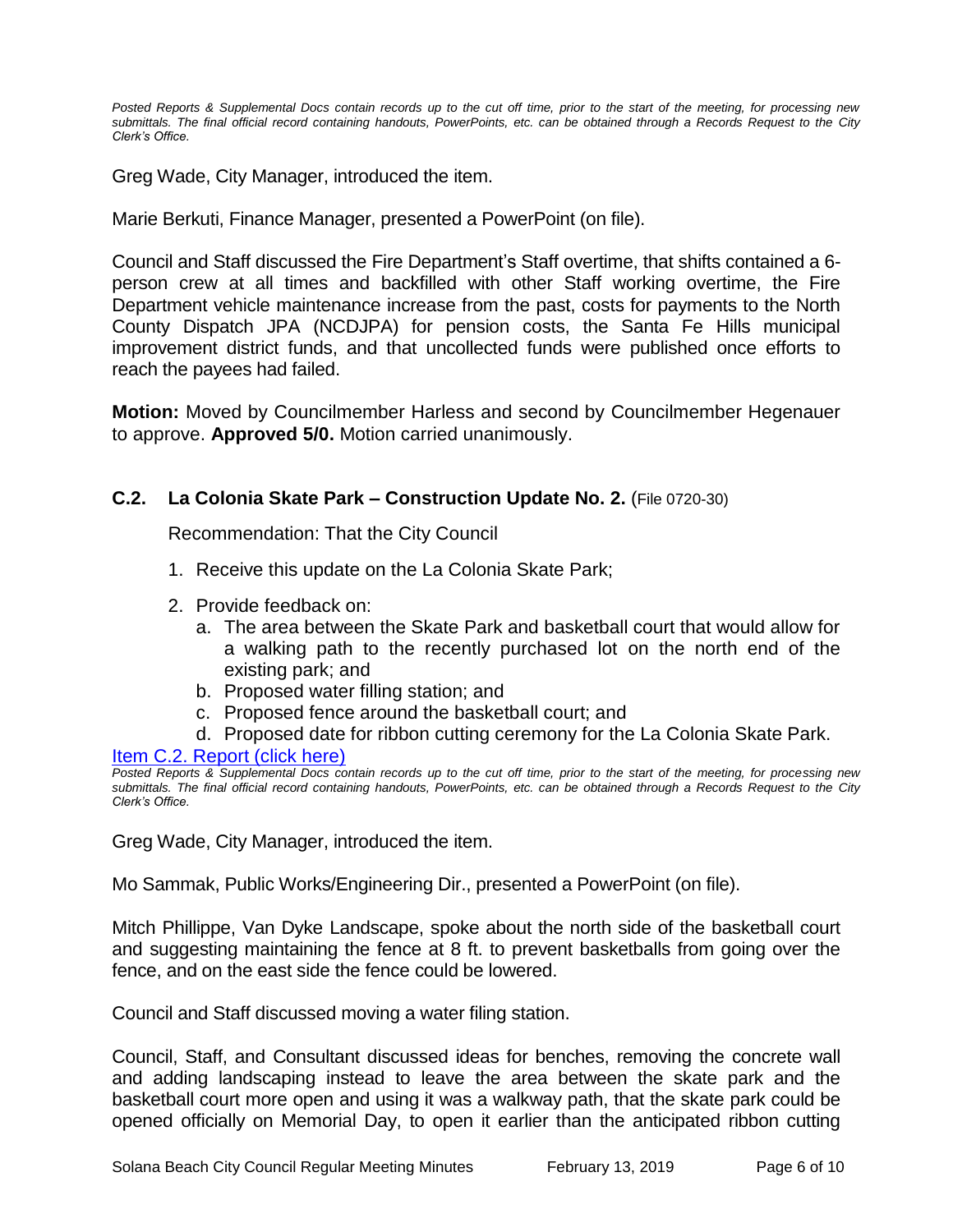ceremony, that skateboarding was currently restricted until the skate boarding ordinance was effective 30 days following the ordinance adoption, and minimal maintenance costs of the water system.

Cindi Clemons spoke about concerns of flyaway basketballs hitting the museum building.

Council and Staff discussed that there was a good distance between the new basketball court and the existing museum, considering whether to lower the fences or keeping them high, changing the material of the chain link fence, the two bench design options which would face the basketball court, and the side fence on the outer side along the basketball court was standard safety.

Council consensus was reached to select the water fling station to accommodate dogs as well, fence around the basketball court would be 8 ft. on north side and 4 ft. on the east side, use the Solana Beach bench, and the ribbon cutting ceremony date options.

# **C.3. San Onofre Nuclear Waste Storage Solutions.** (File 0220-40)

Recommendation: That the City Council

1. Provide input on the draft letter and authorize the distribution of the letter to Senators Feinstein and Harris and to Congressman Levin in support of immediate federal action to find both an interim and a permanent nuclear waste storage solution for the waste currently stored at SONGS and advocating for the safe storage and removal of waste from the coastline as quickly as possible.

[Item C.3. Report \(click here\)](https://solanabeach.govoffice3.com/vertical/Sites/%7B840804C2-F869-4904-9AE3-720581350CE7%7D/uploads/Item_C.3._Report_(click_here)_02-13-19.PDF)  [Item C.3. Updated Report #1 \(2-13 at 5pm\)](https://solanabeach.govoffice3.com/vertical/Sites/%7B840804C2-F869-4904-9AE3-720581350CE7%7D/uploads/C.3._Updated_Report_1_-_2-13-19.pdf)

[Item C.3. Supplemental Docs \(2-13](https://solanabeach.govoffice3.com/vertical/Sites/%7B840804C2-F869-4904-9AE3-720581350CE7%7D/uploads/C.3._Supplemental_Docs_(2-13_at_430pm).pdf) at 5pm)

Dan King, Assistant City Manager, presented a PowerPoint (on file).

Jim Jaffe, co-chair of Beach Preservation Committee of the San Diego Chapter of the Surfrider Foundation, and Mandy Sackett, California Policy Coordinator with the National Surfrider Office, presented a PowerPoint (on file), and spoke about focusing on a long term solution removing the waste off of the coast, working with the federal government takes much more time than expected, to get that process started now, that the waste had to cool until 2030 before it could be moved, that Sufrider opposed permanent storage of the radioactive waste at the SONGS location, that they advocated for the safe and quick removal from the coast, the area was subject to coastal hazards due to climate change and sea-level rise, a federal repository did not yet exist, the short term storage of southern California Edison's canister design was the industry's norm, that the long term repository was at the federal level for Congress to address and the canister issue would be at the NRC (National Regulatory Commission) level, requested that two letters be sent regarding the two different issues to the relative parties, and that they provided proposed correspondence.

*Posted Reports & Supplemental Docs contain records up to the cut off time, prior to the start of the meeting, for processing new submittals. The final official record containing handouts, PowerPoints, etc. can be obtained through a Records Request to the City Clerk's Office.*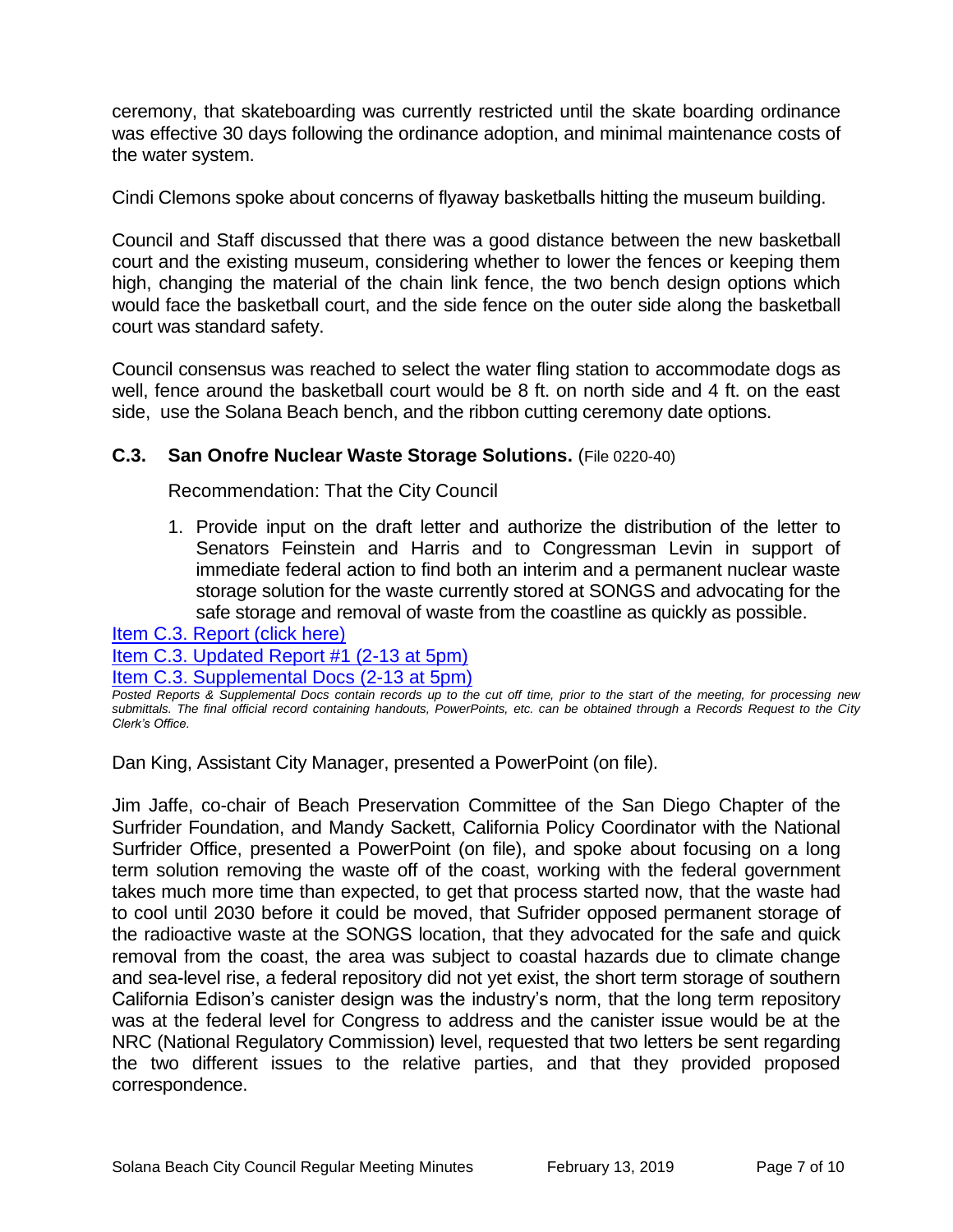Council and Ms. Sackett discussed focus on a permanent repository, the urgency of incorporating an earlier short-term solution for safety purposes, relying on NRC to ensure the type of canister for safety, handling or moving fuel increases risk factors, and a clearing pool onsite to address a potential leaking canister.

Torgen Johnson (time donated by Dave Clemens, Cindi Clemons) spoke about the problem created by internal failures of engineering, practices, calculations, and management, ending the loading of this defective system that was prone to accidents and would damage the canisters making it impossible to move them to another location, potential loss of containment on a system that was the only one of its kind in the entire country sitting in a salty environment, cracks that begin on these canisters as early as 17 yrs. old and these canisters were already 15 yrs. old, and not postponing a long term position.

Council and Mr. Johnson discussed the industry's blind spot due to its self-regulation, that Edison would like to push the canisters into the ground, many high level experts input and concerns, support for a letter stating the facts and expert's recommendations for this national security threat, the slightest move of the canisters can activate the radioactive material, the two near miss drops without any emergency plan, having Mike Levin reach out to public groups, to get the material off of the coast immediately, the recommended handing was being ignored by Edison, and advocating for a temporary and permanent solution in one or two different letters.

Council reached consensus to appoint Mayor Zito as the lead to draft a letter with Staff and the public to send to the relative elected officials to express the City's concerns and recommend ways to address them.

**C.4. Lomas Santa Fe Corridor Improvement Project - Phase III Agreement.** (File 0820-15)

Recommendation: That the City Council

- 1. Consider adoption of **Resolution 2019-011**:
	- a. Authorizing the City Manager to sign a Professional Services Agreement with Michael Baker International, in an amount not to exceed of \$684,500, for the Lomas Santa Fe Corridor Improvement Project – Phase III.
	- b. Appropriating \$616,050 to the SANDAG Grants revenue account and Professional Services expenditure account for the Lomas Santa Fe Corridor Improvement Project – Phase III in the Capital Improvement Program for FY 2018/19 (9382.03) in the Miscellaneous Grants fund.
	- c. Authorizing the City Treasurer to amend the FY 2018/19 Adopted Budget accordingly.

[Item C.4. Report \(click here\)](https://solanabeach.govoffice3.com/vertical/Sites/%7B840804C2-F869-4904-9AE3-720581350CE7%7D/uploads/Item_C.4._Report_(click_here)_02-13-19.PDF) 

[Item C.4. Updated Report](https://solanabeach.govoffice3.com/vertical/Sites/%7B840804C2-F869-4904-9AE3-720581350CE7%7D/uploads/C.4._Staff_Report_Update_1.pdf) #1 (2-11 at 530pm)

Greg Wade, City Manager, introduced the item.

*Posted Reports & Supplemental Docs contain records up to the cut off time, prior to the start of the meeting, for processing new submittals. The final official record containing handouts, PowerPoints, etc. can be obtained through a Records Request to the City Clerk's Office.*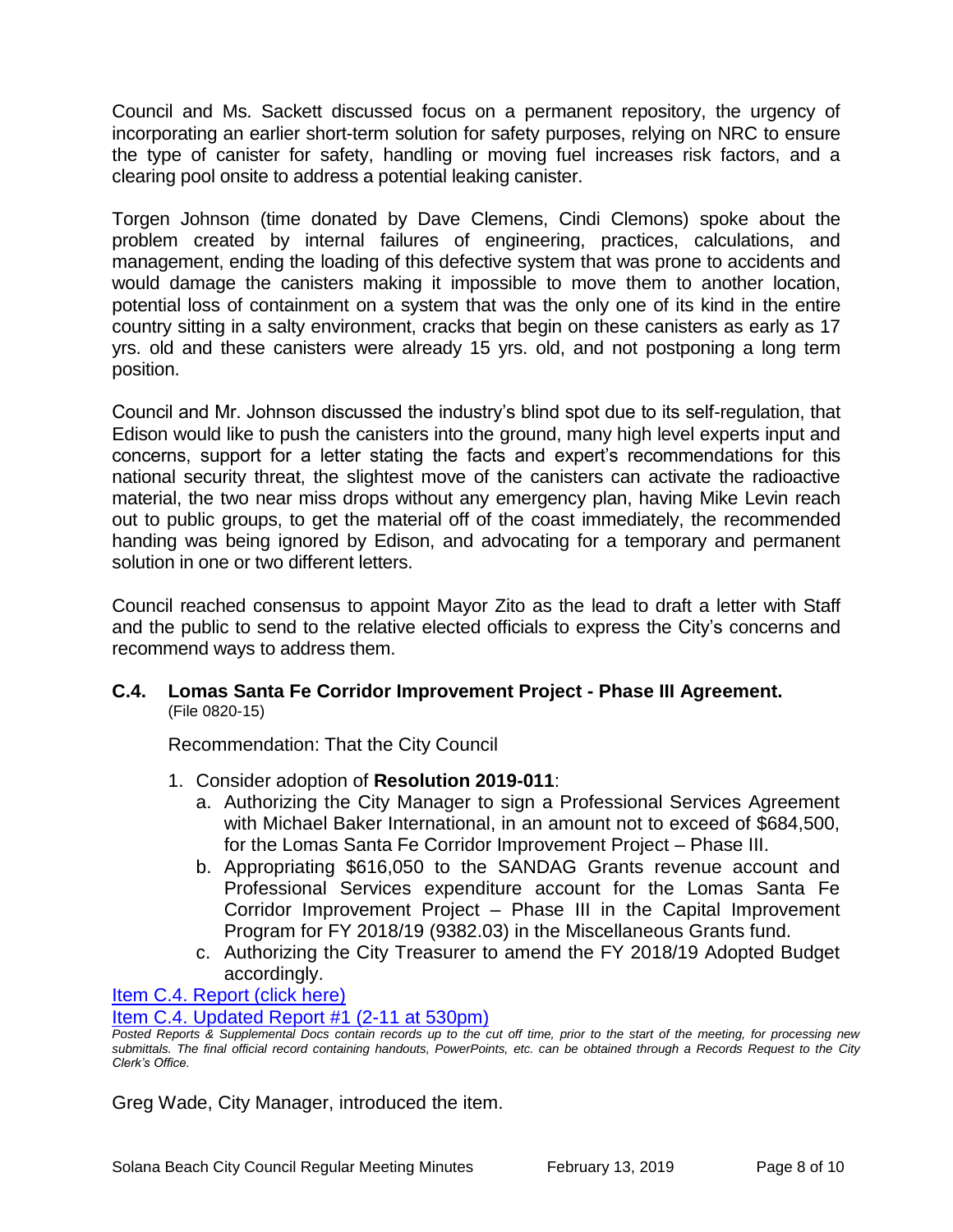Mo Sammak, Public Works/Engineering Dir., presented a PowerPoint (on file).

Council and Staff discussed conducting some public workshops, adding an update to the website once 30% construction design was reached, that the scope was based on no roundabouts with 4 lanes of traffic as a starting point, there would be no taking of property by the City, and the 18 mos. Grant.

**Motion:** Moved by Deputy Mayor Edson and second by Councilmember Hegenauer to approve. **Approved 5/0.** Motion carried unanimously.

# **C.5. Adopt (2nd Reading) Ordinance 498 adopting Official City Insignia for the Solana Energy Alliance (SEA)** (File 0160-30)

Recommendation: That the City Council

1. Adopt **Ordinance 498**, amending the Solana Beach Municipal Code (SBMC) Section 1.08.010, to include the official insignia for the Solana Energy Alliance.

[Item C.5 Report \(click here\)](https://solanabeach.govoffice3.com/vertical/Sites/%7B840804C2-F869-4904-9AE3-720581350CE7%7D/uploads/Item_C.5._Report_(click_here)_02-13-19.PDF) 

*Posted Reports & Supplemental Docs contain records up to the cut off time, prior to the start of the meeting, for processing new submittals. The final official record containing handouts, PowerPoints, etc. can be obtained through a Records Request to the City Clerk's Office.*

**Motion:** Moved by Deputy Mayor Edson and second by Councilmember Becker to approve. **Approved 5/0.** Motion carried unanimously.

# **C.6. City Council Monthly Compensation Consideration – Ordinance 485 Introduction (1st Reading).** (File 0520-10)

Recommendation: That the City Council

- 1. Discuss and consider changes, if any, to Councilmember compensation.
- 2. If desired, introduce **Ordinance 485** amending Solana Beach Municipal Code (SBMC) section 2.04.020 to reflect the compensation adjustment to take effect when a new term of office commences in December 2020.

Item C.6. [Report \(click here\)](https://solanabeach.govoffice3.com/vertical/Sites/%7B840804C2-F869-4904-9AE3-720581350CE7%7D/uploads/Item_C.6._Report_(click_here)_02-13-19.PDF) 

[Item C.6. Updated Report #1 \(2-13 at 5pm\)](https://solanabeach.govoffice3.com/vertical/Sites/%7B840804C2-F869-4904-9AE3-720581350CE7%7D/uploads/C.6._Updated_Report_1_-_2-13-19.pdf)

*Posted Reports & Supplemental Docs contain records up to the cut off time, prior to the start of the meeting, for processing new submittals. The final official record containing handouts, PowerPoints, etc. can be obtained through a Records Request to the City Clerk's Office.*

Johanna Canlas, City Attorney, presented a PowerPoint (on file).

Council and Staff discussed ensuring a salary increase was in line with other small cities and that the Mayor position in some cities receive approximately \$75-100 more a month.

**Motion:** Moved by Deputy Mayor Edson and second by Councilmember Harless to approve. **Approved 5/0.** Motion carried unanimously.

# **COMPENSATION & REIMBURSEMENT DISCLOSURE:**